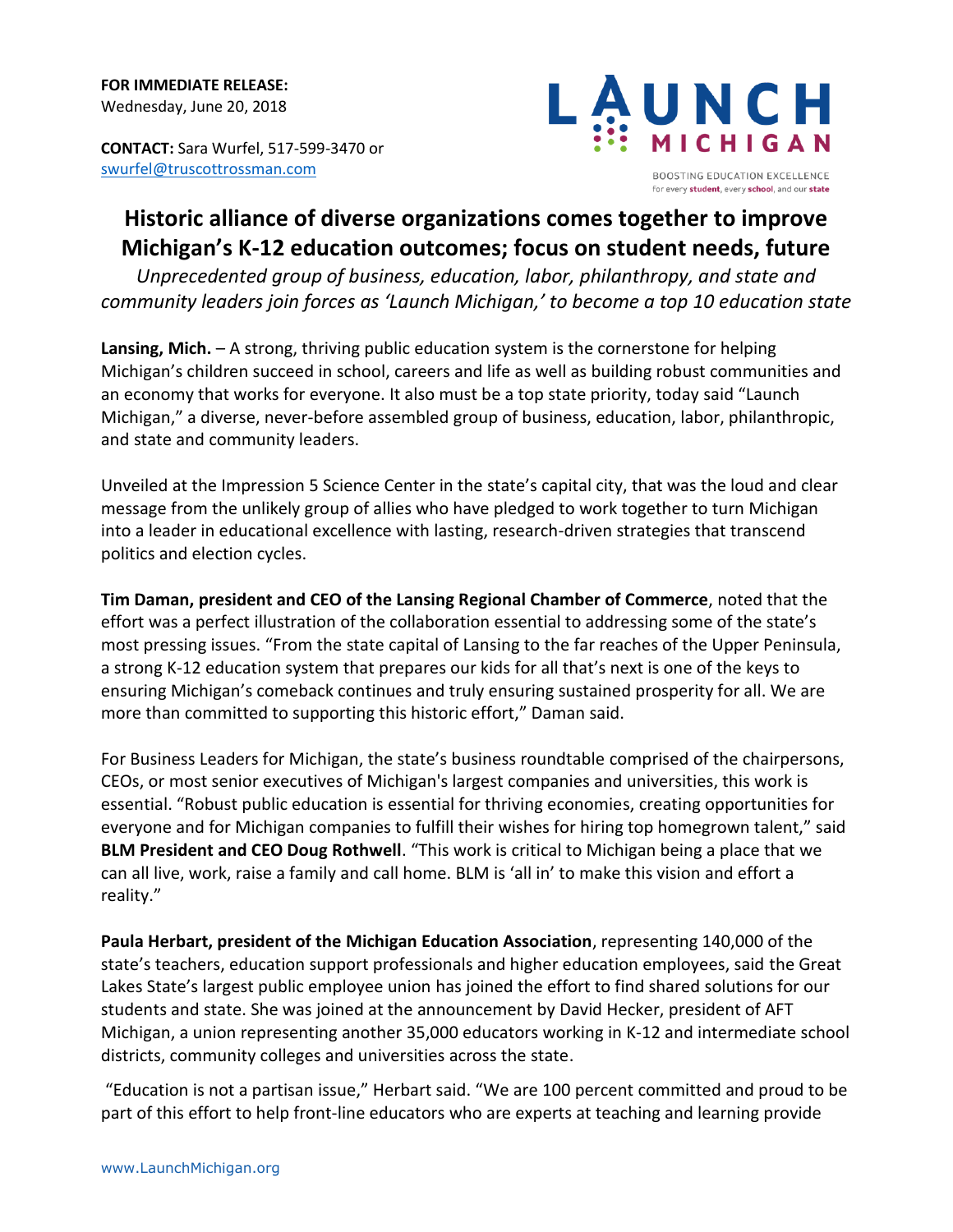answers and inform this partnership about what's needed to help every student learn and succeed, regardless of the zip code they live in."

The group said countless reports and research are clear: Michigan is facing an education crisis and can't afford to get stuck re-defining the problem over and over again. Instead, it's about working and moving forward together to improve the system for every child, every school and our state.

For example, **Oakland Schools Superintendent Wanda Cook-Robinson, representative for the School Finance Research Collaborative and numerous Michigan education management associations,** said that "educators go into this field for one reason and one reason only – to help kids and be part of helping them learn and grow. Too often, education goals and policies shift beneath our feet. We need shared strategies that work, that we can stick with and that shouldn't change depending on who is in office. We are excited to roll up our sleeves and work together to best serve all students."

"I can't think of anything more important for our kids and our state's collective future," said **Rob Fowler, president and CEO of the Small Business Association of Michigan**, which represents 26,000 small businesses of all shapes, sizes and industries across Michigan. "We are stronger together. This unique collaboration will help us find meaningful, shared solutions for addressing K-12 achievement and generating the kind of outcomes that fuel innovative spirits, inspire future entrepreneurs and more – regardless of political affiliations. It's a new day and a new way forward, together."

"We know that the most effective way for our state to boost the short and long-term wellbeing of its people is to invest in improvements in education," said **Amber Arellano, executive director for Education Trust-Midwest**, a leading nonpartisan, data-driven education policy, research and advocacy organization. "This new partnership can make a big difference in advancing the pursuit of educational excellence and equity for all Michigan students, and can be a tremendous resource in 2019 when our state has a new governor and many new state lawmakers."

For **Derek Shinska, chair of the Detroit Economic Club Young Leaders and its Career Readiness Academy**, the need for and timing of Launch Michigan couldn't be better. "The world and jobs are changing fast. It's imperative for Michigan kids everywhere to have the most up-to-date skills and training, and to be able to apply or adapt them. We're excited about this partnership and what it can mean for students and our state's future."

"This collaboration provides a platform for Michigan's philanthropic community to get behind," said **Tonya Allen, president and CEO of the Skillman Foundation**. "If we provide equitable opportunity through our state's education system, we can produce equitable outcomes and a prosperous future for all. To do so, we must put politics aside and work together to effectively serve children in every corner of our state."

Initial areas of agreement and focus include:

- 1. Supporting educators by leveraging existing research and using a statewide educator survey, among other activities, to guide our work.
- 2. Supporting shared, statewide, research-driven strategies for delivering effective education to all students and sticking to those strategies beyond politics and election cycles, to determine what really works.